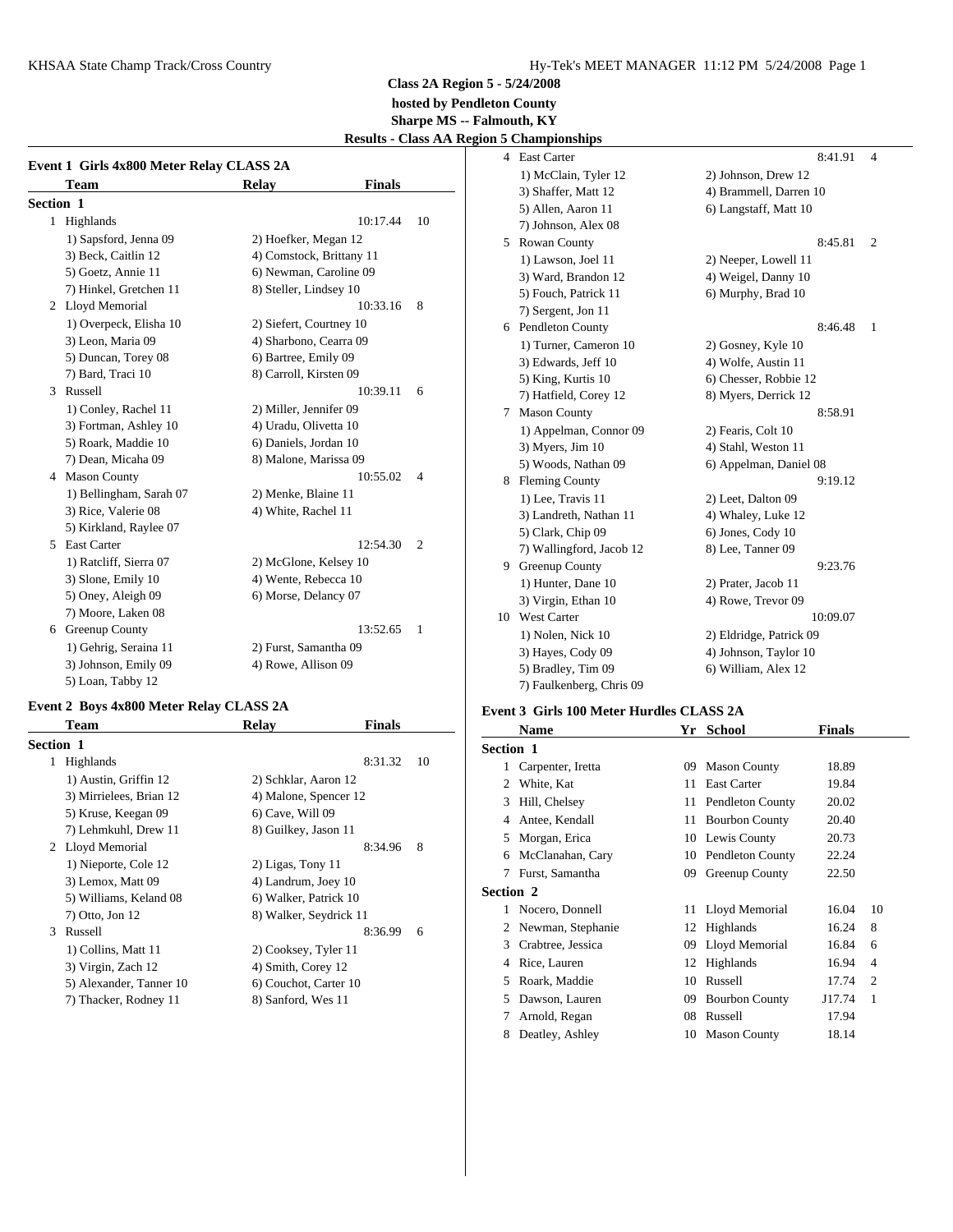**hosted by Pendleton County**

**Sharpe MS -- Falmouth, KY**

|  | <b>Results - Class AA Region 5 Championships</b> |  |
|--|--------------------------------------------------|--|
|  |                                                  |  |

| Event 4 Boys 110 Meter Hurdles CLASS 2A | 3 Buckler, N          |    |                       |               |                |                             |
|-----------------------------------------|-----------------------|----|-----------------------|---------------|----------------|-----------------------------|
|                                         | <b>Name</b>           |    | Yr School             | <b>Finals</b> |                | 4 Manning, l                |
| <b>Section 1</b>                        |                       |    |                       |               |                | 5 Walker, Se<br>6 Cannon, C |
|                                         | 1 Fleming, Cody       |    | 12 East Carter        | 18.49         | $\overline{1}$ | Section 3                   |
|                                         | 2 Thacker, Rodney     |    | 11 Russell            | 20.19         |                | 1 Theiss, Jak               |
|                                         | 3 Plummer, Matt       |    | 10 Pendleton County   | 20.58         |                | 2 Kim, Dani                 |
|                                         | --- Jamison, Bryant   |    | 11 Lewis County       | DQ            |                | 3 Johnson, D                |
| <b>Section 2</b>                        |                       |    |                       |               |                | 4 Fullen, Wi                |
|                                         | 1 Denninghoff, Thomas |    | 12 Bourbon County     | 15.74         | 10             | 5 Massie, Jo                |
|                                         | 2 Young, Eddie        |    | 12 Rowan County       | 15.85         | 8              | 6 Collinswor                |
| 3                                       | Addington, Jordan     |    | 12 Lloyd Memorial     | 16.41         | 6              | 7 Carter, Bra               |
|                                         | 4 McKenzie, Collin    | 10 | Russell               | 18.13         | $\overline{4}$ | Purcell, Du<br>8.           |
|                                         | 5 Clark, Chip         | 09 | <b>Fleming County</b> | 18.27         | $\overline{2}$ |                             |
|                                         | 6 Ligas, Tony         | 11 | Lloyd Memorial        | 18.57         |                | <b>Event 7 Girls 4</b>      |
| 7                                       | Crothers, Jake        |    | 12 Highlands          | 20.47         |                | <b>Team</b>                 |

# **Event 5 Girls 100 Meter Dash CLASS 2A**

|                  | <b>Name</b>          | Yr | <b>School</b>          | <b>Finals</b> |                |                  |                     |
|------------------|----------------------|----|------------------------|---------------|----------------|------------------|---------------------|
| <b>Section 1</b> |                      |    |                        |               |                |                  | $1)$ Ba<br>$3)$ Let |
|                  | 1 Peyton, Gaby       |    | 10 Pendleton County    | 16.65         |                |                  | 5) Ru               |
|                  | 2 Evans, Stacy       |    | 10 Lewis County        | 18.14         |                |                  | $7)$ Mc             |
| <b>Section 2</b> |                      |    |                        |               |                |                  | 2 Lewis             |
|                  | 1 Evans, Amy         |    | 08 Morgan County       | 14.10         | -1             |                  | $1)$ Be             |
|                  | 2 Ngo, Annie         | 11 | Russell                | 14.81         |                |                  | $3)$ Ev             |
|                  | 3 McKee, Lindsey     |    | 10 Fleming County      | 15.29         |                |                  | 5) Co               |
|                  | 4 Boyd, Sarah        |    | 09 Fleming County      | 15.66         |                | <b>Section 2</b> |                     |
| <b>Section 3</b> |                      |    |                        |               |                | 1                | Highl               |
|                  | Cooper, Katie        | 11 | Russell                | 14.31         |                |                  | $1)$ Co             |
|                  | 2 McDay, Shay        | 09 | Newport                | 14.64         |                |                  | $3)$ We             |
| 3                | Bennett, Andreana    | 08 | <b>Mason County</b>    | 14.70         |                |                  | $5)$ Sca            |
| 4                | Ratcliff, Sierra     | 07 | <b>East Carter</b>     | 14.92         |                |                  | 7) Ne               |
| 5                | Dearfield, Brittany  | 11 | <b>East Carter</b>     | 14.93         |                |                  | Lloyd               |
| 6                | Burton, Nikki        |    | 10 Morgan County       | 15.11         |                |                  | $1)$ Bo             |
| <b>Section 4</b> |                      |    |                        |               |                |                  | $3)$ Jou            |
|                  | Collinsworth, Ashley |    | 09 Highlands           | 13.06         | 10             |                  | 5) No               |
|                  | 2 Laney, Hilary      | 11 | <b>Lawrence County</b> | 13.18         | 8              | 3                | 7) Gri              |
| 3                | Collinsworth, Katie  |    | 12 Highlands           | 13.20         | 6              |                  | Bourb               |
| 4                | Massie, Bree         |    | 12 Bourbon County      | 13.28         | $\overline{4}$ |                  | $1)$ Ro<br>$3)$ Ac  |
| 5                | Boyles, Chevon       |    | 09 Lloyd Memorial      | 14.03         | $\overline{2}$ |                  | 5) Hu               |
| 6                | Johnson, Hillary     |    | 09 Greenup County      | 14.18         |                |                  | 7) An               |
| 7                | Hunt, Tosha          |    | 10 Bourbon County      | 14.20         |                |                  | Russe               |
| 8                | Skeens, Jordan       |    | 12 Greenup County      | 14.28         |                |                  | 1) Ar               |
|                  |                      |    |                        |               |                |                  |                     |

### **Event 6 Boys 100 Meter Dash CLASS 2A**

|                  | <b>Name</b>      |    | Yr School           | <b>Finals</b> |               | 5) F             |
|------------------|------------------|----|---------------------|---------------|---------------|------------------|
| <b>Section 1</b> |                  |    |                     |               |               | 7) R             |
|                  | Walker, Patrick  |    | 10 Lloyd Memorial   | 12.50         |               | 5 Flen<br>$1)$ L |
|                  | 2 Baker, Kenton  | 11 | Greenup County      | 12.72         |               | $3)$ G           |
|                  | 3 Holbrook, Joe  | 07 | Morgan County       | 13.00         |               | $5)$ B           |
|                  | 4 Shurn, Xavia   | 09 | <b>Mason County</b> | 13.22         |               | $7)P_1$          |
| <b>Section 2</b> |                  |    |                     |               |               |                  |
|                  | 1 Cross, Darrell | 09 | Rowan County        | 11.94         | $\mathcal{D}$ |                  |
|                  | 2 Myers, Derrick |    | 12 Pendleton County | 11.99         |               |                  |
|                  |                  |    |                     |               |               |                  |

|                  | $\frac{1}{2}$          |    |                   |       |                |
|------------------|------------------------|----|-------------------|-------|----------------|
|                  | 3 Buckler, Nick        |    | 11 Lewis County   | 12.15 |                |
|                  | 4 Manning, Blake       |    | 11 Rowan County   | 12.18 |                |
|                  | 5 Walker, Seydrick     |    | 11 Lloyd Memorial | 12.30 |                |
| 6                | Cannon, Caleb          |    | 11 Fleming County | 12.33 |                |
| <b>Section 3</b> |                        |    |                   |       |                |
|                  | 1 Theiss, Jake         |    | 12 Highlands      | 11.73 | 10             |
|                  | 2 Kim, Daniel          |    | 11 Newport        | 11.89 | 8              |
| 3                | Johnson, Drew          |    | 12 East Carter    | 11.90 | 6              |
|                  | 4 Fullen, William      |    | 10 Russell        | 11.91 | $\overline{4}$ |
|                  | 5 Massie, Jordan       |    | 12 Bourbon County | 12.07 |                |
|                  | 6 Collinsworth, Austin | 10 | Highlands         | 12.10 |                |
|                  | Carter, Brandon        | 09 | Newport           | 12.13 |                |
| 8                | Purcell, Dustin        |    | 11 Bourbon County | 12.24 |                |

# **Event 7 Girls 4x200 Meter Relay CLASS 2A**

| <b>Team</b>                | <b>Relay</b>              | <b>Finals</b> |                |
|----------------------------|---------------------------|---------------|----------------|
| <b>Section 1</b>           |                           |               |                |
| 1 Pendleton County         |                           | 2:03.63       |                |
| 1) Barnes, Alexandria 11   | 2) Hill, Chelsey 11       |               |                |
| 3) LeCrone, Caitlin 11     | 4) Peyton, Gaby 10        |               |                |
| 5) Rust, Haley 09          | 6) McClanahan, Cary 10    |               |                |
| 7) Moore, Emily 10         | 8) Bardua, Sydney 10      |               |                |
| 2 Lewis County             |                           | 2:09.05       |                |
| 1) Bentley, Grace 11       | 2) Bonner, Kelly 10       |               |                |
| 3) Evans, Stacy 10         | 4) Lung, Andrea 10        |               |                |
| 5) Cooper, Cassandra 10    | 6) Morgan, Erica 10       |               |                |
| <b>Section 2</b>           |                           |               |                |
| 1 Highlands                |                           | 1:48.98       | 10             |
| 1) Collinsworth, Ashley 09 | 2) Collinsworth, Katie 12 |               |                |
| 3) Weyer, Maria 08         | 4) Pendery, Liza 12       |               |                |
| 5) Scaggs, Lindsay 09      | 6) Newman, Stephanie 12   |               |                |
| 7) Newman, Caroline 09     | 8) Claypool, Brittany 12  |               |                |
| 2 Lloyd Memorial           |                           | 1:49.59       | 8              |
| 1) Boyles, Chevon 09       | 2) Wood, Alexa 12         |               |                |
| 3) Jouett, Tati 08         | 4) Molitor, Ashley 11     |               |                |
| 5) Nocero, Donnell 11      | 6) Wood, Carly 08         |               |                |
| 7) Grindstaff, Kayla 11    | 8) Carroll, Kirsten 09    |               |                |
| 3 Bourbon County           |                           | 1:55.23       | 6              |
| 1) Robinson, Quinn 09      | 2) Nash, Taylor 10        |               |                |
| 3) Acuff, Alisha 11        | 4) Massie, Bree 12        |               |                |
| 5) Hunt, Tosha 10          | 6) Fiksdal, Tonya 12      |               |                |
| 7) Antee, Kendall 11       | 8) Dawson, Lauren 09      |               |                |
| 4 Russell                  |                           | 1:57.61       | $\overline{4}$ |
| 1) Arnold, Regan 08        | 2) Cassity, Gabrielle 08  |               |                |
| 3) Conley, Katie 11        | 4) Uradu, Olivetta 10     |               |                |
| 5) Fortman, Ashley 10      | 6) Ngo, Annie 11          |               |                |
| 7) Roark, Maddie 10        | 8) Daniels, Jordan 10     |               |                |
| 5 Fleming County           |                           | 1:58.40       | $\overline{2}$ |
| 1) Lofton, Emily 10        | 2) Gray, Destiny 10       |               |                |
| 3) Gulley, Ashley 12       | 4) Jones, Emma 10         |               |                |
| 5) Boyd, Sarah 09          | 6) McKee, Lindsey 10      |               |                |
| 7) Puente, Kosha 09        | 8) Jackson, Destiny 10    |               |                |
|                            |                           |               |                |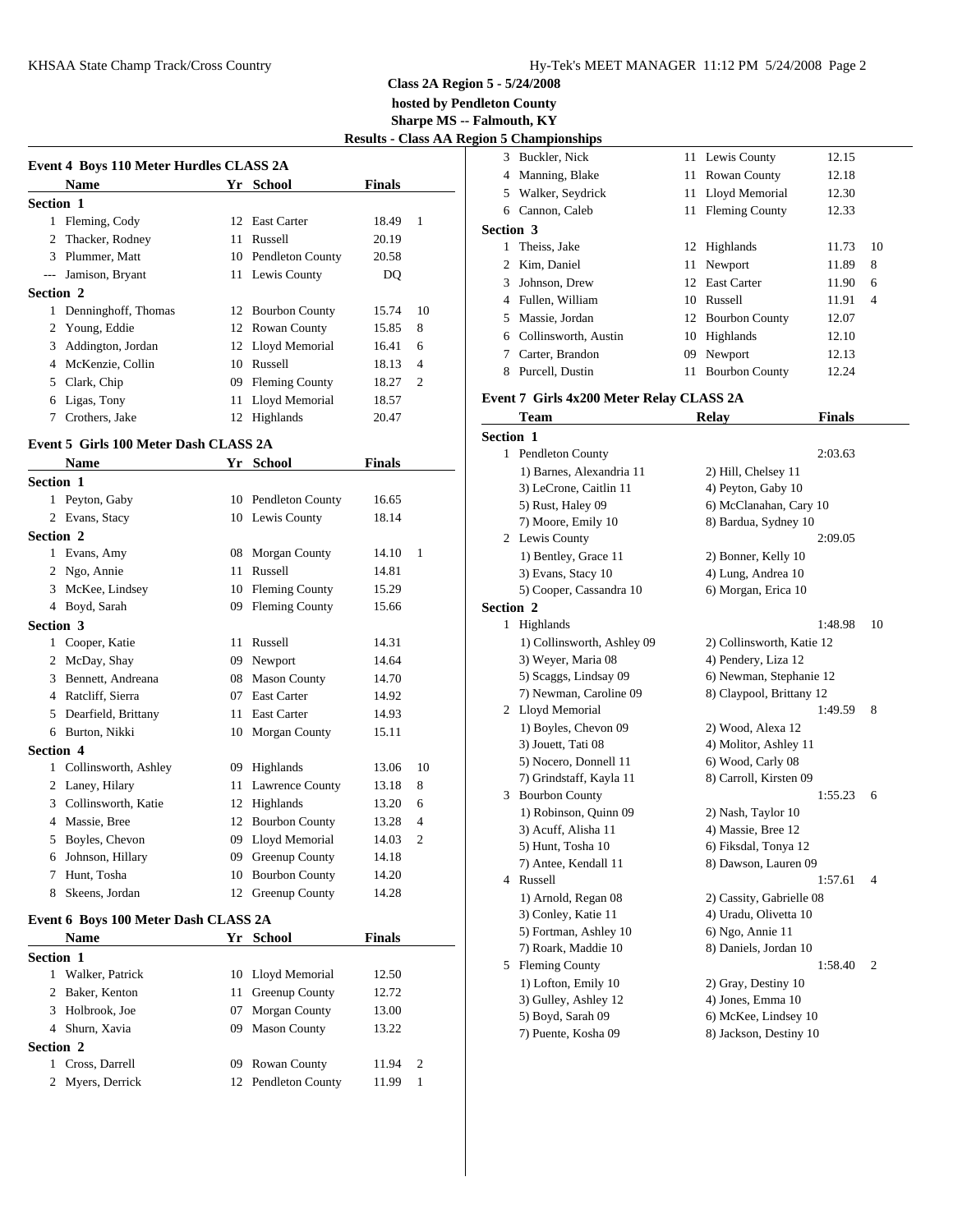**hosted by Pendleton County**

**Sharpe MS -- Falmouth, KY**

**Results - Class AA Region 5 Championships**

|  | Section 2  (Event 7 Girls 4x200 Meter Relay CLASS 2A) |
|--|-------------------------------------------------------|
|  |                                                       |

| <b>Team</b>               | <b>Relay</b>           | <b>Finals</b> | 1) F     |
|---------------------------|------------------------|---------------|----------|
| 6 Greenup County          |                        | 1:58.91<br>-1 | $3)$ H   |
| 1) Gullett, Casey 09      | 2) Johnson, Hillary 09 |               | $5)$ C   |
| 3) Reed, Cassie 10        | 4) Skeens, Jordan 12   |               | $7)$ St  |
| Newport<br>7              |                        | 1:59.93       | 5 New    |
| 1) Bartel, Katie 10       | 2) McDay, Shay 09      |               | $1)$ H   |
| 3) Feldhaus, Tierra 10    | 4) Feldhaus, Tjuana 11 |               | 3) N     |
| 5) Cheatum, Whitney 11    | 6) Dickie, Sarah 09    |               | 5) H     |
| <b>East Carter</b><br>8   |                        | 2:05.61       | Mas<br>6 |
| 1) Dearfield, Brittany 11 | 2) White, Kat 11       |               | $1)$ B   |
| 3) Lewis, Jasmin 11       | 4) Ratcliff, Sierra 07 |               | $3)$ L   |
| 5) Sargent, Ashley 09     | 6) Oney, Aleigh 09     |               | 5) A     |

#### **Event 8 Boys 4x200 Meter Relay CLASS 2A**

|                  | Team                       | <b>Relay</b>             | <b>Finals</b> |    |           | елеш у сп  |
|------------------|----------------------------|--------------------------|---------------|----|-----------|------------|
| <b>Section 1</b> |                            |                          |               |    |           | <b>Nam</b> |
|                  | 1 Pendleton County         |                          | 1:39.32       |    | Section 1 |            |
|                  | 1) Turner, Cameron 10      | 2) Owens, Aaron 11       |               |    |           | 1 Overp    |
|                  | 3) Myers, Derrick 12       | 4) Greene, Clinton 09    |               |    | 2         | McCa       |
|                  | 5) Chesser, Robbie 12      | 6) Plummer, Matt 10      |               |    | 3         | Rice,      |
|                  | 7) Taylor, Shawn 10        | 8) Gosney, Kyle 10       |               |    | 4         | Siefer     |
|                  | 2 Fleming County           |                          | 1:40.61       |    | 5         | Miller     |
|                  | 1) Cannon, Caleb 11        | 2) Jenkins, Christian 11 |               |    | 6         | Hoefk      |
|                  | 3) Clark, Chip 09          | 4) Rudd, Derek 11        |               |    | 7         | Menk       |
|                  | 5) Caswell, Cody 11        | 6) Jones, Cody 10        |               |    | 8         | Hinke      |
|                  | 7) Dugan, Preston 10       | 8) Wallingford, Jacob 12 |               |    | 9         | Dean,      |
|                  | 3 West Carter              |                          | 1:43.21       |    | 10        | Bardu      |
|                  | 1) Nolen, Nick 10          | 2) Faulkenberg, Chris 09 |               |    | 11        | Rowe       |
|                  | 3) Hayes, Cody 09          | 4) William, Alex 12      |               |    | 12        | Hutch      |
|                  | 5) Bradley, Tim 09         |                          |               |    |           |            |
|                  | 4 Greenup County           |                          | 1:43.73       |    |           | Event 10 B |
|                  | 1) Linthicum, Dustin 08    | 2) Ryerson, Earl 09      |               |    |           | Nam        |
|                  | 3) Baker, Kenton 11        | 4) Gilliam, Travis 10    |               |    | Section 1 |            |
|                  | 5) Troxler, Jett 09        |                          |               |    | 1         | Mirrio     |
| <b>Section 2</b> |                            |                          |               |    | 2         | Collir     |
|                  | 1 Lloyd Memorial           |                          | 1:32.55       | 10 | 3         | Niepo      |
|                  | 1) Herthel, Roger 11       | 2) Kramer, Jacob 11      |               |    | 4         | Landr      |
|                  | 3) Craddock, Josh 12       | 4) Walker, Seydrick 11   |               |    | 5         | Alexa      |
|                  | 5) Addington, Jordan 12    | 6) Walker, Patrick 10    |               |    | 6         | Wolfe      |
|                  | 7) Nieporte, Cole 12       | 8) Otto, Jon 12          |               |    | 7         | Myer:      |
|                  | 2 Highlands                |                          | 1:33.55       | 8  | 8         | King,      |
|                  | 1) Collinsworth, Austin 10 | 2) Cecil, Clay 12        |               |    | 9         | Murp       |
|                  | 3) Bardo, Will 09          | 4) Theiss, Jake 12       |               |    | 10        | Hunte      |
|                  | 5) Lehmkuhl, Drew 11       | 6) Hogue, David 10       |               |    | 11        |            |
|                  | 7) Buten, Nick 10          | 8) Malone, Spencer 12    |               |    |           | Lee, 7     |
|                  | 3 Lawrence County          |                          | 1:35.12       | 6  | 12        | Nolen      |
|                  | 1) Cantrell, Tim 12        | 2) Fitzpatrick, Mark 11  |               |    | 13        | Hami       |
|                  | 3) Marcum, Matt 10         | 4) Thomas, Richard 11    |               |    | 14        | Appel      |
|                  | 5) Scarberry, Brian 12     | 6) Hinton, Tyler 12      |               |    | 15        | Jorda      |
|                  | 7) O'Brian, Turner 09      | 8) Thompson, Chandler 11 |               |    | 16        | Chane      |

|   | . Спатропотро                |                        |                |
|---|------------------------------|------------------------|----------------|
| 4 | Russell                      | 1:35.49                | $\overline{4}$ |
|   | 1) Ferguson, Jacob 12        | 2) Fullen, William 10  |                |
|   | 3) Hogg, Andrew 11           | 4) McKenzie, Collin 10 |                |
|   | 5) Couchot, Carter 10        | 6) Thacker, Rodney 11  |                |
|   | 7) Stapleton, Steven 10      | 8) Virgin, Zach 12     |                |
| 5 | Newport                      | 1:35.59                | 2              |
|   | 1) Housley, Branden 11       | 2) Kim, Daniel 11      |                |
|   | 3) McDay, Quin 09            | 4) Carter, Brandon 09  |                |
|   | 5) Hawkins, Branden 10       |                        |                |
| 6 | <b>Mason County</b>          | 1:35.88                | -1             |
|   | 1) Breckenridge, Terrance 11 | 2) Jackson, Akeem 10   |                |
|   | 3) Lang, Bradley 10          | 4) Harris, Josh 08     |                |
|   | 5) Adkins, Seth 10           | 6) Stahl, Weston 11    |                |
|   | 7) Fearis, Colt 10           | 8) Shurn, Xavia 09     |                |
|   |                              |                        |                |

# **Event 9 Girls 1600 Meter Run CLASS 2A**

|                  | <b>Name</b>        | Yr | <b>School</b>           | <b>Finals</b> |                |
|------------------|--------------------|----|-------------------------|---------------|----------------|
| <b>Section 1</b> |                    |    |                         |               |                |
|                  | Overpeck, Elisha   |    | 10 Lloyd Memorial       | 5:34.91       | 10             |
|                  | 2 McCain, Kelsey   |    | 10 Pendleton County     | 5:37.49       | 8              |
| 3                | Rice, Valerie      | 08 | <b>Mason County</b>     | 5:45.26       | 6              |
| 4                | Siefert, Courtney  | 10 | Lloyd Memorial          | 5:58.75       | $\overline{4}$ |
| 5.               | Miller, Jennifer   | 09 | Russell                 | 6:00.95       | $\overline{2}$ |
| 6                | Hoefker, Megan     |    | 12 Highlands            | 6:03.36       | 1              |
|                  | Menke, Blaine      |    | 11 Mason County         | 6:21.03       |                |
| 8                | Hinkel, Gretchen   |    | 11 Highlands            | 6:33.86       |                |
| 9                | Dean, Micaha       | 09 | Russell                 | 6:50.99       |                |
| 10               | Bardua, Sydney     | 10 | <b>Pendleton County</b> | 7:29.15       |                |
| 11               | Rowe, Allison      | 09 | Greenup County          | 7:31.79       |                |
| 12               | Hutchinson, Amanda | 11 | Greenup County          | 8:07.35       |                |

#### **Event 10 Boys 1600 Meter Run CLASS 2A**

|                  | Name              | Yr | <b>School</b>           | Finals  |                |
|------------------|-------------------|----|-------------------------|---------|----------------|
| <b>Section 1</b> |                   |    |                         |         |                |
|                  | Mirrielees, Brian |    | 12 Highlands            | 4:39.56 | 10             |
| 2                | Collins, Matt     | 11 | Russell                 | 4:41.30 | 8              |
| 3                | Nieporte, Cole    |    | 12 Lloyd Memorial       | 4:46.82 | 6              |
| 4                | Landrum, Joey     | 10 | Lloyd Memorial          | 4:49.30 | 4              |
| 5                | Alexander, Tanner | 10 | Russell                 | 4:50.27 | $\overline{2}$ |
| 6                | Wolfe, Austin     |    | 11 Pendleton County     | 5:01.89 | $\mathbf{1}$   |
| 7                | Myers, Jim        | 10 | <b>Mason County</b>     | 5:04.38 |                |
| 8                | King, Kurtis      | 10 | <b>Pendleton County</b> | 5:16.48 |                |
| 9                | Murphy, Brad      | 10 | <b>Rowan County</b>     | 5:23.12 |                |
| 10               | Hunter, Dane      | 10 | Greenup County          | 5:34.21 |                |
| 11               | Lee, Travis       | 11 | <b>Fleming County</b>   | 5:39.27 |                |
| 12               | Nolen, Nick       | 10 | <b>West Carter</b>      | 6:03.06 |                |
| 13               | Hamilton, Scott   | 10 | Lewis County            | 6:05.89 |                |
| 14               | Appelman, Daniel  | 08 | <b>Mason County</b>     | 6:07.22 |                |
| 15               | Jordan, Kyle      | 11 | Lewis County            | 6:09.79 |                |
| 16               | Chaney, Zach      | 08 | <b>Morgan County</b>    | 6:42.38 |                |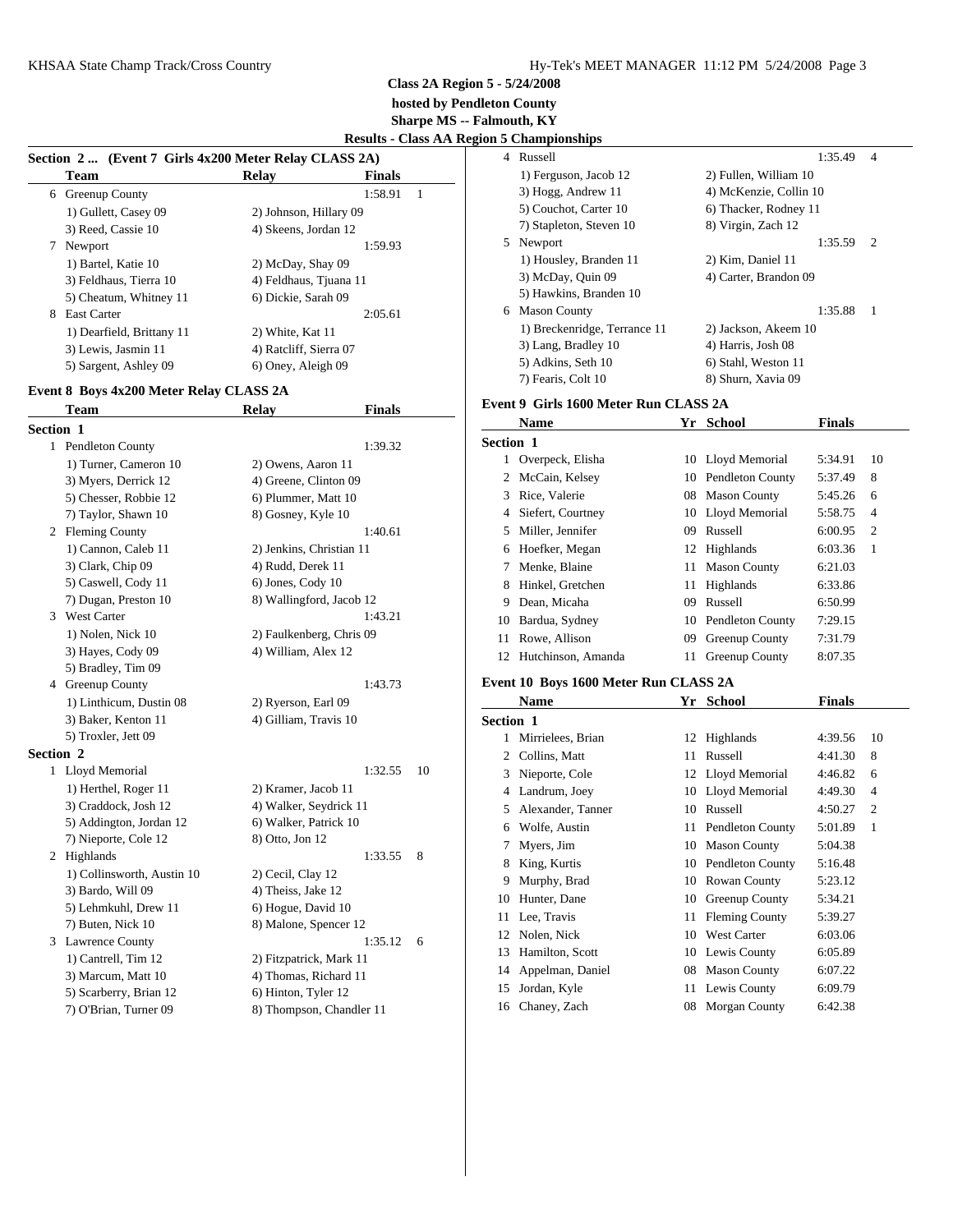# **Class 2A Region 5 - 5/24/2008 hosted by Pendleton County Sharpe MS -- Falmouth, KY Results - Class AA Region 5 Championships**

| Event 11 Girls 4x100 Meter Relay CLASS 2A |                            | Event 12 Boys 4x100 Meter Relay CLASS 2A     |                         |                |
|-------------------------------------------|----------------------------|----------------------------------------------|-------------------------|----------------|
| Team                                      | <b>Finals</b><br>Relay     | <b>Team</b>                                  | <b>Finals</b><br>Relay  |                |
| Section 1                                 |                            | Section 1                                    |                         |                |
| 1 Pendleton County                        | 58.71                      | 1 Russell                                    | 47.61                   |                |
| 1) LeCrone, Caitlin 11                    | 2) Barnes, Alexandria 11   | 1) Fullen, William 10                        | 2) Hogg, Andrew 11      |                |
| 3) Rust, Haley 09                         | 4) Peyton, Gaby 10         | 3) Stapleton, Steven 10                      | 4) Ferguson, Jacob 12   |                |
| 5) Moore, Emily 10                        | 6) Bardua, Sydney 10       | 5) Couchot, Carter 10                        | 6) McKenzie, Collin 10  |                |
| 7) Hill, Chelsey 11                       | 8) McClanahan, Cary 10     | 7) Virgin, Zach 12                           | 8) Thacker, Rodney 11   |                |
| 2 Lewis County                            | 1:00.68                    | 2 Lewis County                               | 48.13                   |                |
| 1) Bonner, Kelly 10                       | 2) Morgan, Erica 10        | 1) Britt, JT 12                              | 2) Buckler, Nick 11     |                |
| 3) Lung, Andrea 10                        | 4) Evans, Stacy 10         | 3) Rigdon, Lathan 10                         | 4) Enix, Jesse 12       |                |
| 5) Bentley, Grace 11                      | 6) Cooper, Cassandra 10    | 5) Fite, Cody 09                             | 6) Carver, Kyle 10      |                |
| 7) Smith, Amanda 12                       | 8) Holder, Tatum 09        | 3 Greenup County                             | 50.51                   |                |
| 3 East Carter                             | 1:00.86                    |                                              |                         |                |
|                                           |                            | 1) Baker, Kenton 11                          | 2) Linthicum, Dustin 08 |                |
| 1) McGlone, Kelsey 10                     | 2) Dearfield, Brittany 11  | 3) Ryerson, Earl 09                          | 4) Gilliam, Travis 10   |                |
| 3) Slone, Emily 10                        | 4) Oney, Aleigh 09         | 5) Troxler, Jett 09                          |                         |                |
| 5) Stepp, Anna 10                         | 6) Lewis, Jasmin 11        | 4 Pendleton County                           | 50.57                   |                |
| Section 2                                 |                            | 1) Owens, Aaron 11                           | 2) Plummer, Matt 10     |                |
| 1 Highlands                               | 52.39<br>10                | 3) Greene, Clinton 09                        | 4) Taylor, Shawn 10     |                |
| 1) Newman, Stephanie 12                   | 2) Collinsworth, Ashley 09 | 5) Chesser, Robbie 12                        | 6) King, Kurtis 10      |                |
| 3) Scaggs, Lindsay 09                     | 4) Weyer, Maria 08         | 7) Edwards, Jeff 10                          | 8) Young, Anthony 09    |                |
| 5) Claypool, Brittany 12                  | 6) Pendery, Liza 12        | Section 2                                    |                         |                |
| 7) Collinsworth, Katie 12                 | 8) Newman, Caroline 09     | 1 Lloyd Memorial                             | 44.80                   | 10             |
| 2 Lloyd Memorial                          | 52.71<br>8                 | 1) Herthel, Roger 11                         | 2) Kramer, Jacob 11     |                |
| 1) Boyles, Chevon 09                      | 2) Wood, Alexa 12          | 3) Walker, Seydrick 11                       | 4) Craddock, Josh 12    |                |
| 3) Nocero, Donnell 11                     | 4) Jouett, Tati 08         | 5) Walker, Patrick 10                        | 6) Addington, Jordan 12 |                |
| 5) Molitor, Ashley 11                     | 6) Wood, Carly 08          | 7) Johnson, Charles 10                       | 8) Williams, Keland 08  |                |
| 7) Crabtree, Jessica 09                   | 8) Grindstaff, Kayla 11    | 2 Bourbon County                             | 45.30                   | $_{8}$         |
| 3 Bourbon County                          | 54.08<br>6                 | 1) Denninghoff, Thomas 12                    | 2) Purcell, Dustin 11   |                |
| 1) Dawson, Lauren 09                      | 2) Hunt, Tosha 10          | 3) Barnes, Taylor 10                         | 4) Massie, Jordan 12    |                |
| 3) Fiksdal, Tonya 12                      | 4) Massie, Bree 12         | 5) Witt, Chris 09                            | 6) Ritchey, Chase 09    |                |
| 5) Acuff, Alisha 11                       | 6) Nash, Taylor 10         | 3 Highlands                                  |                         | 45.51 6        |
| 7) Robinson, Quinn 09                     | 8) Antee, Kendall 11       | 1) Bardo, Will 09                            | 2) Cecil, Clay 12       |                |
| 4 Russell                                 | 55.34<br>$\overline{4}$    | 3) Collinsworth, Austin 10                   | 4) Theiss, Jake 12      |                |
| 1) Cooper, Katie 11                       | 2) Ngo, Annie 11           | 5) Buten, Nick 10                            | 6) Hogue, David 10      |                |
| 3) Fortman, Ashley 10                     | 4) Arnold, Regan 08        | 7) Lehmkuhl, Drew 11                         | 8) Crothers, Jake 12    |                |
| 5) Wolfe, Lindsay 09                      | 6) Conley, Katie 11        | 4 Mason County                               | 46.04                   | $\overline{4}$ |
| 7) Cassity, Gabrielle 08                  | 8) Uradu, Olivetta 10      | 1) Breckenridge, Terrance 11                 | 2) Jackson, Akeem 10    |                |
| 5 Newport                                 | 55.38<br>$\overline{c}$    | 3) Reed, Daniel 12                           | 4) Lang, Bradley 10     |                |
| 1) McDay, Shay 09                         | 2) Feldhaus, Tjuana 11     | 5) Harris, Josh 08                           | 6) Jones, Malcolm 10    |                |
| 3) Feldhaus, Tierra 10                    | 4) Cheatum, Whitney 11     | 7) Stahl, Weston 11                          | 8) Adkins, Seth 10      |                |
| 5) Dickie, Sarah 09                       | 6) Bartel, Katie 10        | 5 Lawrence County                            |                         | 46.47 2        |
| 6 Greenup County                          | 56.73 1                    | 1) Cantrell, Tim 12                          | 2) Fitzpatrick, Mark 11 |                |
| 1) Gullett, Casey 09                      | 2) Johnson, Hillary 09     | 3) Marcum, Matt 10                           | 4) Thomas, Richard 11   |                |
| 3) Reed, Cassie 10                        | 4) Skeens, Jordan 12       | 5) O'Brian, Turner 09                        | 6) Hinton, Tyler 12     |                |
| 7 Morgan County                           | 56.91                      | 7) Scarberry, Brian 12                       | 8) James, Hunter 09     |                |
| 1) Draper, Whitney 12                     | 2) Burton, Nikki 10        | 6 Rowan County                               |                         | 46.61 1        |
| 3) Evans, Amy 08                          | 4) Fugate, Lindsey 07      | 1) Manning, Blake 11                         | 2) Stevens, Alex 10     |                |
|                                           |                            |                                              |                         |                |
| 5) Harmon, Marybeth 11                    | DQ                         | 3) Cross, Darrell 09<br>5) Spencer, Tyler 12 | 4) Colvin, Ryan 11      |                |
| --- Fleming County                        |                            |                                              | 6) Sergent, Jon 11      |                |
| 1) Boyd, Sarah 09                         | 2) Lofton, Emily 10        | 7) Young, Eddie 12                           | 8) McCormick, Jay 12    |                |
| 3) McKee, Lindsey 10                      | 4) Jones, Emma 10          |                                              |                         |                |
| 5) Jackson, Destiny 10                    | 6) Gray, Destiny 10        |                                              |                         |                |
| 7) Puente, Kosha 09                       |                            |                                              |                         |                |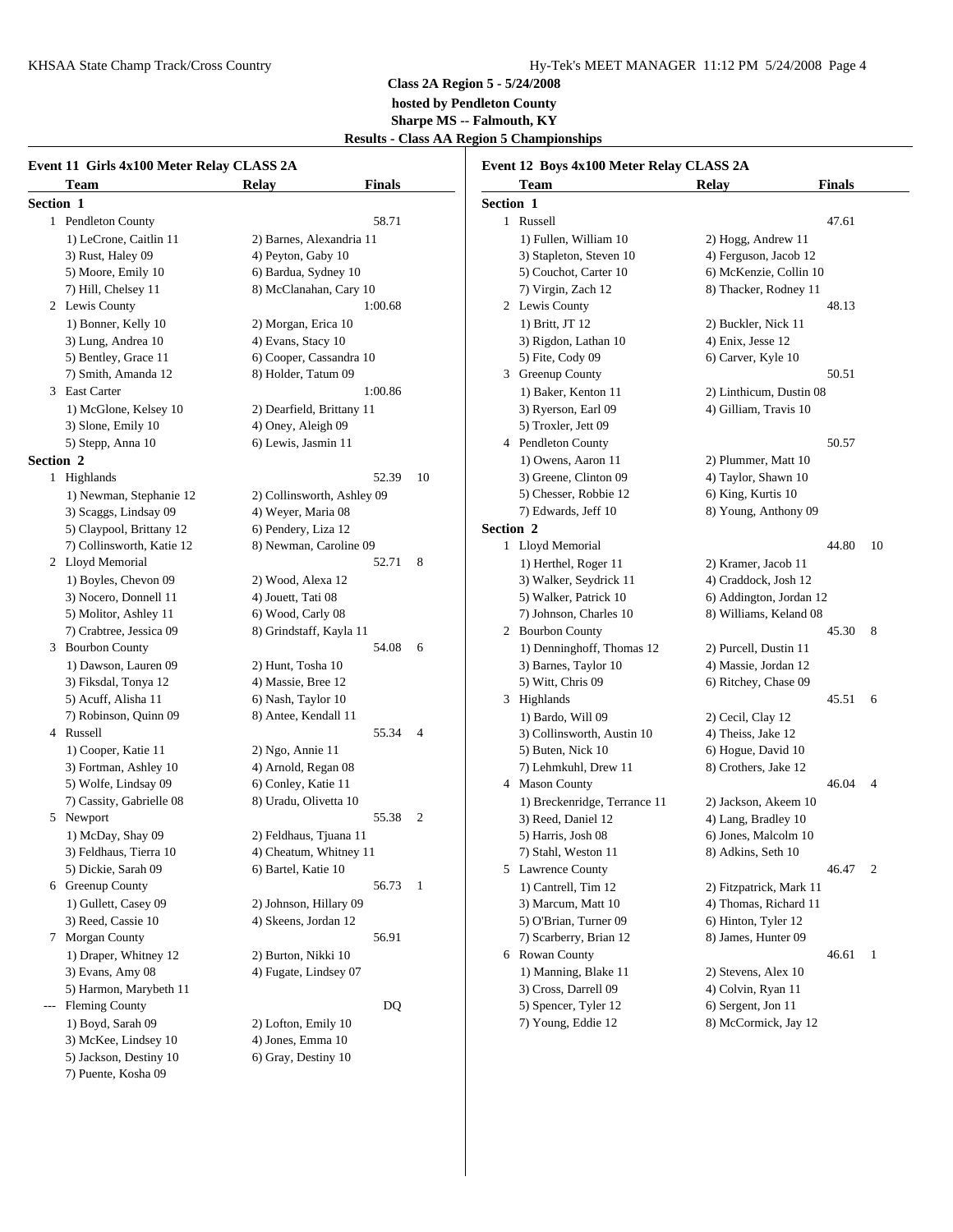**hosted by Pendleton County**

**Sharpe MS -- Falmouth, KY**

| <b>Results - Class AA Region 5 Championships</b> |  |
|--------------------------------------------------|--|
|--------------------------------------------------|--|

|                  |                                                       |                                                  |               |    | <b>Results - Class AA Region 5 Champion</b> |                               |
|------------------|-------------------------------------------------------|--------------------------------------------------|---------------|----|---------------------------------------------|-------------------------------|
|                  | Section 2  (Event 12 Boys 4x100 Meter Relay CLASS 2A) |                                                  |               |    |                                             | 6 Austin, Gr                  |
|                  | Team                                                  | <b>Relay</b>                                     | <b>Finals</b> |    | 7                                           | Turner, Ca                    |
|                  | 7 Newport                                             |                                                  | 46.68         |    | 8                                           | Sergent, Jo                   |
|                  | 1) Carter, Brandon 09                                 | 2) Kim, Daniel 11                                |               |    |                                             | Event 15 Girls                |
|                  | 3) McDay, Quin 09                                     | 4) Hawkins, Branden 10                           |               |    |                                             | <b>Name</b>                   |
|                  | 5) Housley, Branden 11                                |                                                  |               |    | Section 1                                   |                               |
|                  | 8 Fleming County                                      |                                                  | 47.34         |    |                                             | 1 Cheatum,                    |
|                  | 1) Cannon, Caleb 11<br>3) Rudd, Derek 11              | 2) Caswell, Cody 11                              |               |    |                                             | 2 White, Kat                  |
|                  | 5) Duncan, Devin 10                                   | $4)$ Gray, Josh $10$<br>6) Wallingford, Jacob 12 |               |    |                                             | 3 Reed, Cass                  |
|                  | 7) Dugan, Preston 10                                  | 8) Jones, Cody 10                                |               |    |                                             | 4 Antee, Kei                  |
|                  |                                                       |                                                  |               |    |                                             | 5 King, Beth                  |
|                  | Event 13 Girls 400 Meter Dash CLASS 2A                |                                                  |               |    | 6                                           | Morse, De                     |
|                  | <b>Name</b>                                           | Yr School                                        | <b>Finals</b> |    | 7                                           | Johnson, E                    |
| <b>Section 1</b> |                                                       |                                                  |               |    | $\overline{a}$                              | Hill, Chels                   |
|                  | 1 Fugate, Lindsey                                     | 07 Morgan County                                 | 1:09.74       |    | Section 2                                   |                               |
|                  | 2 Robinson, Quinn                                     | 09 Bourbon County                                | 1:16.81       |    |                                             | 1 Newman, 3                   |
|                  | 3 Furst, Samantha                                     | 09 Greenup County                                | 1:28.53       |    |                                             | 2 Roark, Ma                   |
| <b>Section 2</b> |                                                       |                                                  |               |    |                                             | 3 Wood, Ale                   |
|                  | 1 Deatley, Ashley                                     | 10 Mason County                                  | 1:08.14       |    |                                             | 4 Rice, Laur                  |
|                  | 2 Lung, Andrea                                        | 10 Lewis County                                  | 1:08.74       |    | 5                                           | Crabtree, J                   |
|                  | 3 Jones, Emma                                         | 10 Fleming County                                | 1:09.14       |    |                                             | 6 Arnold, Re                  |
|                  | 4 Sargent, Ashley                                     | 09 East Carter                                   | 1:10.84       |    |                                             | 7 Carpenter,                  |
|                  | 5 Ratcliff, Sierra                                    | 07 East Carter                                   | 1:12.54       |    | 8                                           | Gulley, As                    |
|                  | --- Daniels, Jordan                                   | 10 Russell                                       | DQ            |    |                                             |                               |
| Section 3        |                                                       |                                                  |               |    |                                             | Event 16 Boys                 |
|                  | 1 Collinsworth, Katie                                 | 12 Highlands                                     | 1:00.98       | 10 |                                             | <b>Name</b>                   |
|                  | 2 Molitor, Ashley                                     | 11 Lloyd Memorial                                | 1:01.56       | 8  | Section 1                                   |                               |
|                  | 3 Pendery, Liza                                       | 12 Highlands                                     | 1:02.35       | 6  |                                             | 1 Langstaff,                  |
|                  | 4 Laney, Hilary                                       | 11 Lawrence County                               | 1:05.42       | 4  |                                             | 2 Kroth, Mil                  |
|                  | 5 Uradu, Olivetta                                     | 10 Russell                                       | 1:06.76       | 2  |                                             | 3 Holbrook,                   |
|                  | 6 Feldhaus, Tjuana                                    | 11 Newport                                       | 1:07.00       | 1  | Section 2                                   |                               |
|                  | 7 Bard, Traci                                         | 10 Lloyd Memorial                                | 1:07.53       |    |                                             | 1 William, A                  |
|                  | Event 14 Boys 400 Meter Dash CLASS 2A                 |                                                  |               |    |                                             | 2 Fleming, C<br>3 Hatfield, C |
|                  | <b>Name</b>                                           | Yr School                                        | <b>Finals</b> |    |                                             | 4 Otto, Jon                   |
| <b>Section 1</b> |                                                       |                                                  |               |    | 5                                           | Smith, Cor                    |
|                  | 1 Haney, Tyler                                        | 11 Morgan County                                 | 59.99         |    | Section 3                                   |                               |
|                  | 2 Carver, Kyle                                        | 10 Lewis County                                  | 1:00.98       |    |                                             | 1 Denningho                   |
|                  | 3 Witt, Chris                                         | 09 Bourbon County                                | 1:03.00       |    |                                             | 2 Cross, Dar                  |
| Section 2        |                                                       |                                                  |               |    | 3                                           | Addington                     |
|                  | 1 Gosney, Kyle                                        | 10 Pendleton County                              | 53.44         | 1  | 4                                           | McKenzie.                     |
|                  | 2 Couchot, Carter                                     | 10 Russell                                       | 54.80         |    | 5                                           | Clark, Chi                    |
|                  | 3 Stevens, Alex                                       | 10 Rowan County                                  | 55.66         |    | 6                                           | Crothers, J                   |
|                  | 4 Hawkins, Branden                                    | 10 Newport                                       | 56.68         |    | 7                                           | Young, Ed                     |
|                  | 5 Prater, Jacob                                       | 11 Greenup County                                | 57.29         |    |                                             |                               |
| 6                | Hogg, Andrew                                          | 11 Russell                                       | 58.93         |    |                                             | Event 17 Girls                |
|                  | 7 Combs, Troy                                         | 10 East Carter                                   | 1:03.43       |    |                                             | <b>Name</b>                   |
| Section 3        |                                                       |                                                  |               |    | Section 1                                   |                               |
|                  | 1 Kramer, Jacob                                       | 11 Lloyd Memorial                                | 51.88         | 10 |                                             | 1 Buck, Bria                  |
|                  | 2 Cecil, Clay                                         | 12 Highlands                                     | 52.20         | 8  |                                             | 2 Beck, Cait                  |
|                  | 3 McClain, Tyler                                      | 12 East Carter                                   | 52.24         | 6  |                                             | 3 Overpeck,                   |
|                  | 4 Herthel, Roger                                      | 11 Lloyd Memorial                                | 52.40         | 4  |                                             | 4 Rice, Vale                  |
|                  | 5 Harris, Josh                                        | 08 Mason County                                  | 53.08         | 2  | 5                                           | Comstock,                     |
|                  |                                                       |                                                  |               |    |                                             |                               |

| 6                | Austin, Griffin                           |    | 12 Highlands          | 53.90         |                |
|------------------|-------------------------------------------|----|-----------------------|---------------|----------------|
| 7                | Turner, Cameron                           |    | 10 Pendleton County   | 53.97         |                |
| 8                | Sergent, Jon                              |    | 11 Rowan County       | 55.94         |                |
|                  | Event 15 Girls 300 Meter Hurdles CLASS 2A |    |                       |               |                |
|                  | Name                                      |    | Yr School             | Finals        |                |
| <b>Section 1</b> |                                           |    |                       |               |                |
|                  | 1 Cheatum, Whitney                        |    | 11 Newport            | 55.53         |                |
|                  | 2 White, Kat                              | 11 | <b>East Carter</b>    | 56.76         |                |
|                  | 3 Reed, Cassie                            |    | 10 Greenup County     | 58.28         |                |
|                  | 4 Antee, Kendall                          |    | 11 Bourbon County     | 59.69         |                |
|                  | 5 King, Bethany                           |    | 10 Pendleton County   | 1:02.17       |                |
|                  | 6 Morse, Delancy                          |    | 07 East Carter        | 1:02.34       |                |
|                  | 7 Johnson, Emily                          |    | 09 Greenup County     | 1:03.29       |                |
|                  | --- Hill, Chelsey                         |    | 11 Pendleton County   | DQ            |                |
| <b>Section 2</b> |                                           |    |                       |               |                |
|                  | 1 Newman, Stephanie                       |    | 12 Highlands          | 50.18         | 10             |
|                  | 2 Roark, Maddie                           |    | 10 Russell            | 50.39         | 8              |
|                  | 3 Wood, Alexa                             |    | 12 Lloyd Memorial     | 50.99         | 6              |
|                  | 4 Rice, Lauren                            |    | 12 Highlands          | 51.28         | 4              |
|                  | 5 Crabtree, Jessica                       |    | 09 Lloyd Memorial     | 51.81         | 2              |
|                  | 6 Arnold, Regan                           |    | 08 Russell            | 52.49         | 1              |
|                  | 7 Carpenter, Iretta                       |    | 09 Mason County       | 54.14         |                |
|                  | 8 Gulley, Ashley                          |    | 12 Fleming County     | 55.06         |                |
|                  | Event 16 Boys 300 Meter Hurdles CLASS 2A  |    |                       |               |                |
|                  | Name                                      |    | Yr School             | Finals        |                |
| <b>Section 1</b> |                                           |    |                       |               |                |
|                  | 1 Langstaff, Matt                         |    | 10 East Carter        | 48.89         |                |
|                  | 2 Kroth, Mikey                            |    | 10 Newport            | 50.18         |                |
|                  | 3 Holbrook, Joe                           | 07 | Morgan County         | 50.75         |                |
|                  |                                           |    |                       |               |                |
| <b>Section 2</b> | 1 William, Alex                           |    | 12 West Carter        |               |                |
|                  |                                           |    | 12 East Carter        | 45.92         |                |
|                  | 2 Fleming, Cody                           |    |                       | 45.97         |                |
|                  | 3 Hatfield, Corey                         |    | 12 Pendleton County   | 46.06         |                |
|                  | 4 Otto, Jon                               |    | 12 Lloyd Memorial     | 47.54         |                |
|                  | 5 Smith, Corey                            |    | 12 Russell            | 49.45         |                |
| <b>Section 3</b> |                                           |    |                       |               |                |
|                  | 1 Denninghoff, Thomas                     |    | 12 Bourbon County     | 40.25         | 10             |
| $\mathbf{2}$     | Cross, Darrell                            | 09 | <b>Rowan County</b>   | 42.33         | 8              |
|                  | 3 Addington, Jordan                       |    | 12 Lloyd Memorial     | 43.55         | 6              |
| 4                | McKenzie, Collin                          | 10 | Russell               | 43.74         | 4              |
| 5                | Clark, Chip                               | 09 | <b>Fleming County</b> | 43.78         | 2              |
| 6                | Crothers, Jake                            | 12 | Highlands             | 44.22         | $\mathbf{1}$   |
|                  | 7 Young, Eddie                            |    | 12 Rowan County       | 44.54         |                |
|                  | Event 17 Girls 800 Meter Run CLASS 2A     |    |                       |               |                |
|                  | <b>Name</b>                               |    | Yr School             | <b>Finals</b> |                |
| Section 1        |                                           |    |                       |               |                |
|                  | 1 Buck, Brianna                           |    | 12 East Carter        | 2:27.12       | 10             |
| 2                | Beck, Caitlin                             |    | 12 Highlands          | 2:33.33       | 8              |
| 3                | Overpeck, Elisha                          |    | 10 Lloyd Memorial     | 2:38.34       | 6              |
| 4                | Rice, Valerie                             | 08 | <b>Mason County</b>   | 2:41.10       | 4              |
|                  | 5 Comstock, Brittany                      |    | 11 Highlands          | 2:42.02       | $\overline{c}$ |
|                  |                                           |    |                       |               |                |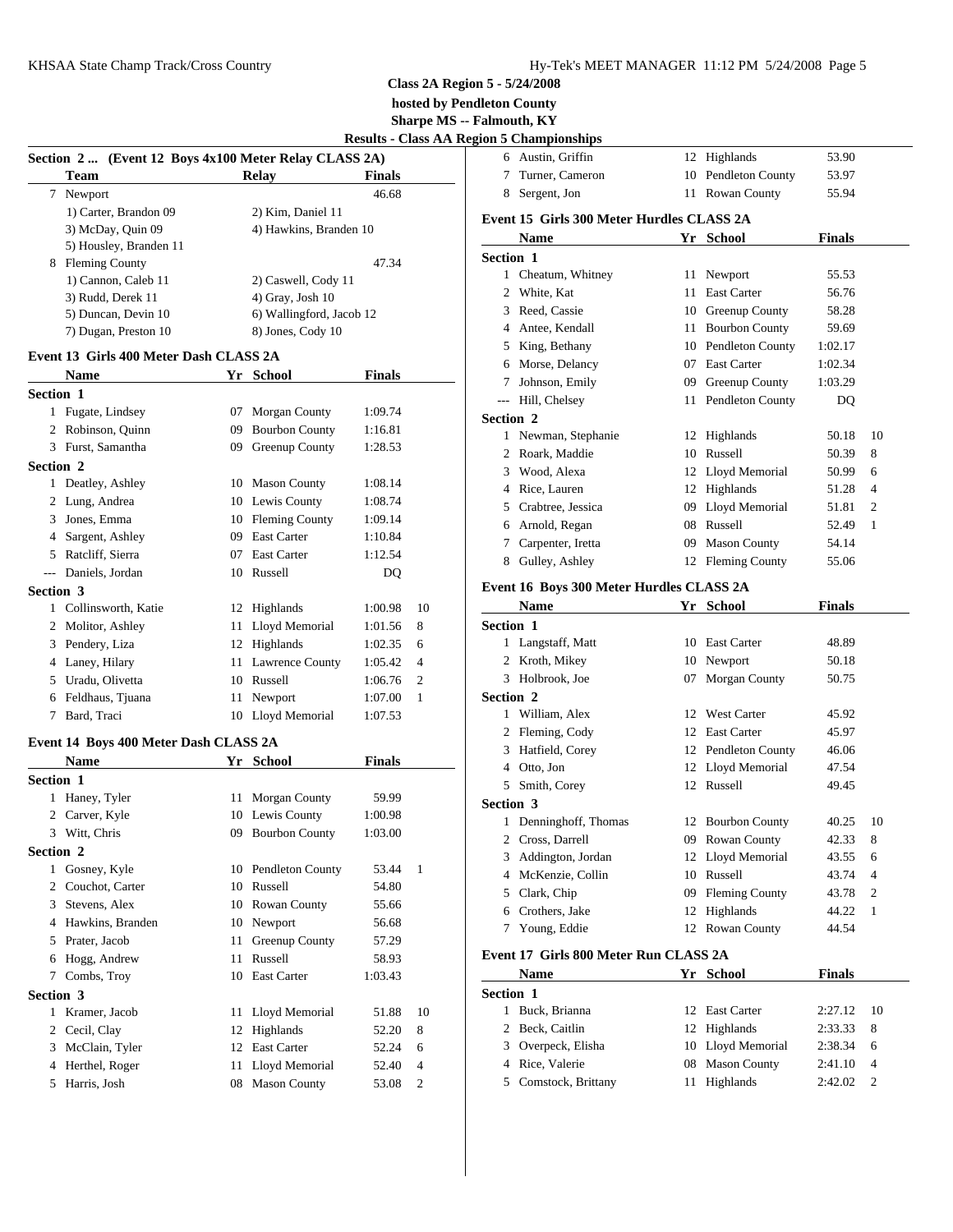**hosted by Pendleton County**

**Sharpe MS -- Falmouth, KY**

| <b>Results - Class AA Region 5 Championships</b> |  |  |
|--------------------------------------------------|--|--|
|                                                  |  |  |

|                  | Section 1 (Event 17 Girls 800 Meter Run CLASS 2A) |          |                                       |                    |                     | Section 3           |              |
|------------------|---------------------------------------------------|----------|---------------------------------------|--------------------|---------------------|---------------------|--------------|
|                  | <b>Name</b>                                       |          | Yr School                             | <b>Finals</b>      |                     | 1                   | Laney        |
|                  | 6 Conley, Rachel                                  |          | 11 Russell                            | 2:45.68            | $\mathbf{1}$        | $\overline{c}$      | Collir       |
| $7\phantom{.0}$  | Siefert, Courtney                                 |          | 10 Lloyd Memorial                     | 2:46.34            |                     | 3                   | Massi        |
|                  | 8 White, Rachel                                   | 11       | <b>Mason County</b>                   | 2:48.46            |                     | 4                   | Molit        |
|                  | 9 Fugate, Lindsey                                 | 07       | Morgan County                         | 2:54.17            |                     | 5                   | Collir       |
|                  | 10 Fortman, Ashley                                |          | 10 Russell                            | 2:59.13            |                     | 6                   | Jouett       |
| 11               | McGlone, Kelsey                                   |          | 10 East Carter                        | 2:59.94            |                     | Event 20 B          |              |
|                  | 12 Rust, Haley                                    | 09       | Pendleton County                      | 3:11.91            |                     |                     | Nam          |
| 13               | Johnson, Emily                                    |          | 09 Greenup County                     | 3:20.65            |                     | Section 1           |              |
|                  | 14 Bardua, Sydney                                 |          | 10 Pendleton County                   | 3:24.39            |                     |                     | Owen         |
|                  | 15 Hutchinson, Amanda                             |          | 11 Greenup County                     | 3:37.11            |                     | 1<br>$\overline{c}$ | Jenkii       |
|                  |                                                   |          |                                       |                    |                     | 3                   | Shurn        |
|                  | Event 18 Boys 800 Meter Run CLASS 2A              |          | Yr School                             | <b>Finals</b>      |                     | 4                   | Holbr        |
|                  | <b>Name</b>                                       |          |                                       |                    |                     | Section 2           |              |
| <b>Section 1</b> |                                                   |          |                                       |                    |                     |                     | 1 Collir     |
|                  | 1 Edwards, Jeff                                   |          | 10 Pendleton County                   | 2:15.59            |                     | 2                   | Faulk        |
| 2                | Ward, Brandon                                     |          | 12 Rowan County                       | 2:19.05            |                     | 3                   | Adkir        |
| 3                | Meadows, Scott                                    |          | 12 Newport                            | 2:19.34            |                     | 4                   | Barne        |
|                  | 4 Whaley, Luke                                    |          | 12 Fleming County                     | 2:19.87            |                     | 5                   | Canno        |
| 5                | Eldridge, Patrick                                 | 09       | <b>West Carter</b>                    | 2:29.67            |                     | 6                   | <b>Buten</b> |
| 6                | Allen, Aaron                                      | 11       | <b>East Carter</b>                    | 2:32.93            |                     | Section 3           |              |
| 7                | Appelman, Connor                                  | 09       | <b>Mason County</b>                   | 2:34.15            |                     | 1                   | Herth        |
| 8                | Witt, Chris                                       |          | 09 Bourbon County                     | 2:37.76            |                     | $\mathfrak{D}$      | Kram         |
|                  | 9 Chaney, Zach                                    |          | 08 Morgan County                      | 3:05.55            |                     | 3                   | Cross        |
| <b>Section 2</b> |                                                   |          |                                       |                    |                     | 4                   | Johns        |
| 1                | Mirrielees, Brian                                 |          | 12 Highlands                          | 1:59.02            | 10                  | 5                   | Serge        |
| 2                | Nieporte, Cole<br>Collins, Matt                   | 12       | Lloyd Memorial<br>Russell             | 2:05.75            | 8                   | 6                   | Carter       |
| 3<br>4           |                                                   | 11       | 10 Pendleton County                   | 2:08.63<br>2:10.31 | 6<br>$\overline{4}$ | 7                   | Purce        |
| 5                | Gosney, Kyle<br>O'Brian, Turner                   |          |                                       |                    |                     | 8                   | Fuller       |
|                  | Landreth, Nathan                                  |          | 09 Lawrence County                    | 2:10.84            | 2<br>1              |                     |              |
| 6<br>7           | Buckler, Nick                                     | 11<br>11 | <b>Fleming County</b><br>Lewis County | 2:12.25<br>2:12.27 |                     | Event 21 G          |              |
|                  | Virgin, Zach                                      | 12       | Russell                               | 2:13.76            |                     |                     | <b>Nam</b>   |
| 8                | Schklar, Aaron                                    |          |                                       |                    |                     | Section 1           |              |
| 9.<br>10         | Neeper, Lowell                                    | 12<br>11 | Highlands<br>Rowan County             | 2:14.32<br>2:18.62 |                     | 1                   | Sapsf        |
|                  | 11 Lemox, Matt                                    |          | 09 Lloyd Memorial                     | 2:18.76            |                     | 2                   | Overp        |
|                  |                                                   |          |                                       |                    |                     |                     | 3 McCa       |

# **Event 19 Girls 200 Meter Dash CLASS 2A**

|                  | <b>Name</b>         | Yr  | <b>School</b>         | <b>Finals</b> | 5               |
|------------------|---------------------|-----|-----------------------|---------------|-----------------|
| <b>Section 1</b> |                     |     |                       |               | 6               |
|                  | Daniels, Jordan     |     | 10 Russell            | 30.63         | 7               |
|                  | 2 Bennett, Andreana |     | 08 Mason County       | 31.17         | 8               |
| 3                | Slone, Emily        |     | 10 East Carter        | 33.43         | 9               |
| 4                | Bonner, Kelly       |     | 10 Lewis County       | 34.51         | 10 <sup>7</sup> |
| 5                | Wilson, Alicia      | 11. | West Carter           | 35.04         | Event           |
| 6                | Bentley, Grace      |     | 11 Lewis County       | 35.78         |                 |
| <b>Section 2</b> |                     |     |                       |               |                 |
|                  | Evans, Amy          |     | 08 Morgan County      | 29.30         | <b>Section</b>  |
|                  | 2 Skeens, Jordan    |     | 12 Greenup County     | 29.91         |                 |
|                  | 3 Levay, Elizabeth  |     | 12 Mason County       | 30.06         | 2               |
|                  | Sargent, Ashley     | 09  | <b>East Carter</b>    | 31.09         | 3               |
| 5.               | Nash, Taylor        | 10  | <b>Bourbon County</b> | 31.85         | 4               |
|                  |                     |     |                       |               | 5               |

| <b>Section 3</b>       |                    |         |                |
|------------------------|--------------------|---------|----------------|
| 1 Laney, Hilary        | 11 Lawrence County | 26.74   | - 10           |
| 2 Collinsworth, Ashley | 09 Highlands       | 26.93   | - 8            |
| 3 Massie, Bree         | 12 Bourbon County  | 27.26   | - 6            |
| 4 Molitor, Ashley      | 11 Lloyd Memorial  | 27.46 4 |                |
| 5 Collinsworth, Katie  | 12 Highlands       | 27.75   | $\overline{2}$ |
| 6 Jouett, Tati         | 08 Lloyd Memorial  | 27.95   |                |

#### **Event 20 Boys 200 Meter Dash CLASS 2A**

|   | <b>Name</b>                            |    | Yr School               | <b>Finals</b> |                |
|---|----------------------------------------|----|-------------------------|---------------|----------------|
|   | <b>Section 1</b>                       |    |                         |               |                |
| 1 | Owens, Aaron                           | 11 | <b>Pendleton County</b> | 25.66         |                |
| 2 | Jenkins, Christian                     | 11 | <b>Fleming County</b>   | 26.32         |                |
| 3 | Shurn, Xavia                           | 09 | <b>Mason County</b>     | 26.58         |                |
| 4 | Holbrook, Joe                          | 07 | <b>Morgan County</b>    | 28.38         |                |
|   | <b>Section 2</b>                       |    |                         |               |                |
|   | 1 Collinsworth, Austin                 | 10 | Highlands               | 24.37         | 1              |
| 2 | Faulkenberg, Chris                     | 09 | <b>West Carter</b>      | 24.43         |                |
| 3 | Adkins, Seth                           | 10 | <b>Mason County</b>     | 24.52         |                |
| 4 | Barnes, Taylor                         | 10 | <b>Bourbon County</b>   | 24.97         |                |
| 5 | Cannon, Caleb                          | 11 | <b>Fleming County</b>   | 25.14         |                |
| 6 | Buten, Nick                            | 10 | Highlands               | 25.75         |                |
|   | <b>Section 3</b>                       |    |                         |               |                |
|   | Herthel, Roger                         | 11 | Lloyd Memorial          | 23.44         | 10             |
| 2 | Kramer, Jacob                          | 11 | Lloyd Memorial          | 23.46         | 8              |
| 3 | Cross, Darrell                         | 09 | Rowan County            | 23.99         | 6              |
| 4 | Johnson, Drew                          | 12 | <b>East Carter</b>      | 24.15         | $\overline{4}$ |
| 5 | Sergent, Jon                           | 11 | Rowan County            | 24.34         | $\overline{2}$ |
| 6 | Carter, Brandon                        | 09 | Newport                 | 24.47         |                |
| 7 | Purcell, Dustin                        | 11 | <b>Bourbon County</b>   | 24.48         |                |
| 8 | Fullen, William                        | 10 | Russell                 | 24.75         |                |
|   | Event 21 Girls 3200 Meter Run CLASS 2A |    |                         |               |                |
|   | <b>Name</b>                            |    | Yr School               | <b>Finals</b> |                |
|   | <b>Section 1</b>                       |    |                         |               |                |
| 1 | Sapsford, Jenna                        | 09 | Highlands               | 12:30.97      | 10             |
| 2 | Overpeck, Elisha                       | 10 | Lloyd Memorial          | 12:46.33      | 8              |
| 3 | McCain, Kelsey                         | 10 | <b>Pendleton County</b> | 12:53.52      | 6              |

|                  | <b>Name</b>         | Yr School           | <b>Finals</b> |      |
|------------------|---------------------|---------------------|---------------|------|
| <b>Section 1</b> |                     |                     |               |      |
|                  | 1 Alexander, Tanner | 10 Russell          | 10:30.55      | - 10 |
|                  | 2 Landrum, Joey     | 10 Lloyd Memorial   | 10:38.75 8    |      |
|                  | 3 Nieporte, Cole    | 12 Lloyd Memorial   | $10:47.22$ 6  |      |
|                  | 4 Wolfe, Austin     | 11 Pendleton County | 11:00.88 4    |      |
|                  | 5 Myers, Jim        | 10 Mason County     | 11:04.76      |      |

**Event 22 Boys 3200 Meter Run CLASS 2A**

 Duncan, Torey 08 Lloyd Memorial 13:06.30 4 Miller, Jennifer 09 Russell 13:31.92 2 Malone, Marissa 09 Russell 13:47.45 1 Bellingham, Sarah 07 Mason County 14:11.59 Kirkland, Raylee 07 Mason County 14:34.06 Morse, Delancy 07 East Carter 15:10.52 Rowe, Allison 09 Greenup County 17:25.45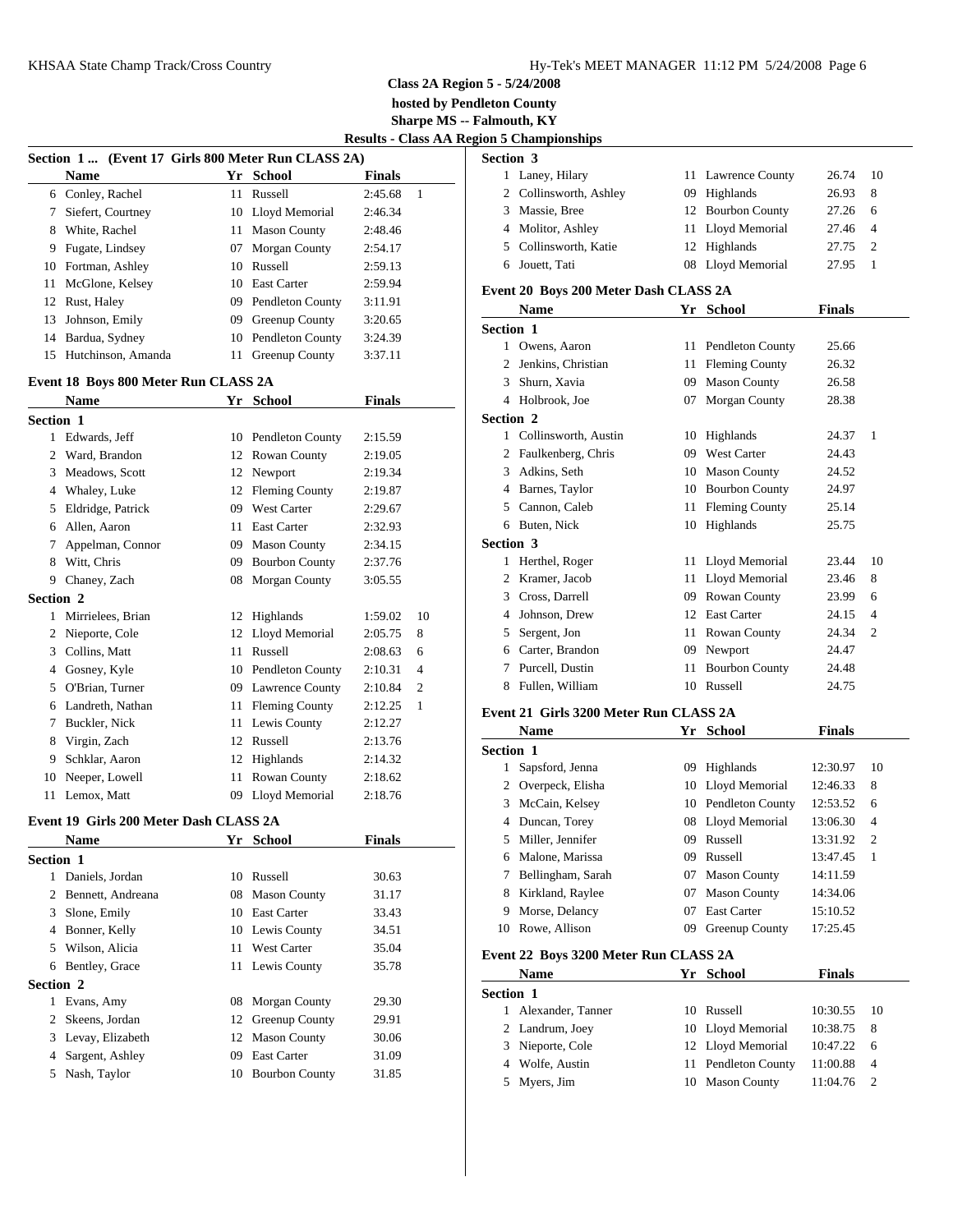**hosted by Pendleton County**

**Sharpe MS -- Falmouth, KY**

**Results - Class AA Region** 

|                                                   |                    |    |                     |               |  | Results - Class AA Region 5 Chan |
|---------------------------------------------------|--------------------|----|---------------------|---------------|--|----------------------------------|
| Section 1 (Event 22 Boys 3200 Meter Run CLASS 2A) |                    |    |                     |               |  | --- Flen                         |
|                                                   | <b>Name</b>        |    | Yr School           | <b>Finals</b> |  | $1)$ C                           |
|                                                   | 6 Cave, Will       | 09 | Highlands           | 11:15.99      |  | $3)$ L                           |
|                                                   | 7 Weigel, Danny    |    | 10 Rowan County     | 11:25.09      |  | 5) W                             |
|                                                   | 8 Smith, Corey     |    | 12 Russell          | 11:31.86      |  | 7) L                             |
|                                                   | 9 Leet, Dalton     |    | 09 Fleming County   | 11:38.45      |  | Section 2                        |
|                                                   | 10 Woods, Nathan   |    | 09 Mason County     | 12:15.24      |  | High                             |
|                                                   | 11 King, Kurtis    |    | 10 Pendleton County | 12:16.11      |  | $1)$ C                           |
|                                                   | 12 Lee, Tanner     |    | 09 Fleming County   | 12:25.42      |  | $3)$ B                           |
|                                                   | 13 Langstaff, Matt | 10 | <b>East Carter</b>  | 13:06.09      |  | $5)$ E<br>$7\lambda$ I.          |
|                                                   |                    |    |                     |               |  |                                  |

# **Event 23 Girls 4x400 Meter Relay CLASS 2A**

|                                                                                                                           | Team                     | <b>Relay</b>              | <b>Finals</b> |                |   | 1) Tu          |
|---------------------------------------------------------------------------------------------------------------------------|--------------------------|---------------------------|---------------|----------------|---|----------------|
| Section 1                                                                                                                 |                          |                           |               |                |   | $3)$ Go        |
|                                                                                                                           | 1 Highlands              |                           | 4:19.03       | 10             |   | $5)$ Ow        |
|                                                                                                                           | 1) Newman, Stephanie 12  | 2) Hoefker, Megan 12      |               |                |   | 7) Ch          |
|                                                                                                                           | 3) Claypool, Brittany 12 | 4) Pendery, Liza 12       |               |                | 3 | Maso           |
|                                                                                                                           | 5) Scaggs, Lindsay 09    | 6) Geiman, Laura 09       |               |                |   | $1)$ Fe:       |
|                                                                                                                           | 7) Beck, Caitlin 12      | 8) Collinsworth, Katie 12 |               |                |   | $3)$ Lar       |
|                                                                                                                           | 2 Russell                |                           | 4:25.11       | 8              |   | 5) Jac         |
|                                                                                                                           | 1) Cassity, Gabrielle 08 | 2) Daniels, Jordan 10     |               |                |   | 7) Ad          |
|                                                                                                                           | 3) Roark, Maddie 10      | 4) Uradu, Olivetta 10     |               |                |   | 4 East O       |
|                                                                                                                           | 5) Conley, Rachel 11     | 6) Fortman, Ashley 10     |               |                |   | $1)$ M         |
|                                                                                                                           | 7) Miller, Jennifer 09   | 8) Ngo, Annie 11          |               |                |   | $3)$ Co        |
|                                                                                                                           | 3 Lloyd Memorial         |                           | 4:33.25       | 6              |   | $5)$ Bra       |
|                                                                                                                           | 1) Molitor, Ashley 11    | 2) Crabtree, Jessica 09   |               |                |   | 7) Sha         |
|                                                                                                                           | 3) Wood, Carly 08        | 4) Jouett, Tati 08        |               |                | 5 | Russe          |
|                                                                                                                           | 5) Bard, Traci 10        | 6) Boyles, Chevon 09      |               |                |   | $1)$ Co        |
|                                                                                                                           | 7) Siefert, Courtney 10  | 8) Nocero, Donnell 11     |               |                |   | $3)$ Th        |
|                                                                                                                           | 4 Mason County           |                           | 4:58.56       | $\overline{4}$ |   | 5) Ho          |
|                                                                                                                           | 1) Deatley, Ashley 10    | 2) Carpenter, Iretta 09   |               |                |   | 7) Vii         |
|                                                                                                                           | 3) Levay, Elizabeth 12   | 4) Menke, Blaine 11       |               |                |   | 6 Rowa         |
|                                                                                                                           | 5) Rice, Valerie 08      | 6) White, Rachel 11       |               |                |   | $1)$ Ma        |
|                                                                                                                           | 7) Menke, Keller 10      | 8) Bennett, Andreana 08   |               |                |   | $3)$ Ste       |
|                                                                                                                           | 5 Greenup County         |                           | 5:40.27       | $\overline{2}$ |   | $5)$ Cro       |
|                                                                                                                           | 1) Gullett, Casey 09     | 2) Johnson, Emily 09      |               |                |   | 7) For         |
|                                                                                                                           | 3) Loan, Tabby 12        | 4) Rowe, Allison 09       |               |                | 7 | Lawre          |
|                                                                                                                           | 5) Reed, Cassie 10       |                           |               |                |   | $1)$ Ca        |
| $\frac{1}{2} \left( \frac{1}{2} \right) \left( \frac{1}{2} \right) \left( \frac{1}{2} \right) \left( \frac{1}{2} \right)$ | Pendleton County         |                           | FS            |                |   | $3)$ Th        |
|                                                                                                                           | 1) Barnes, Alexandria 11 | 2) Hill, Chelsey 11       |               |                |   | 5) O'I         |
|                                                                                                                           | 3) LeCrone, Caitlin 11   | 4) McCain, Kelsey 10      |               |                |   | $7)$ Hii       |
|                                                                                                                           | 5) Rust, Haley 09        | 6) Peyton, Gaby 10        |               |                | 8 | Lloyd          |
|                                                                                                                           | 7) King, Bethany 10      | 8) Bardua, Sydney 10      |               |                |   | 1) Lig         |
|                                                                                                                           |                          |                           |               |                |   | $2\lambda$ W/: |

# **Event 24 Boys 4x400 Meter Relay CLASS 2A**

| Team                  | <b>Relav</b>        | <b>Finals</b> |  |
|-----------------------|---------------------|---------------|--|
| <b>Section 1</b>      |                     |               |  |
| 1 Greenup County      |                     | 4:03.45       |  |
| 1) Gilliam, Travis 10 | 2) Hunter, Dane 10  |               |  |
| 3) Prater, Jacob 11   | 4) Ryerson, Earl 09 |               |  |
| 5) Virgin, Ethan 10   |                     |               |  |
|                       |                     |               |  |

|                  | <u>on 5 Championships</u> |                              |              |
|------------------|---------------------------|------------------------------|--------------|
|                  | --- Fleming County        | DQ                           |              |
|                  | 1) Clark, Chip 09         | 2) Jones, Cody 10            |              |
|                  | 3) Landreth, Nathan 11    | 4) Rudd, Derek 11            |              |
|                  | 5) Wallingford, Jacob 12  | 6) Whaley, Luke 12           |              |
|                  | 7) Leet, Dalton 09        | 8) Jenkins, Christian 11     |              |
| <b>Section 2</b> |                           |                              |              |
|                  | 1 Highlands               | 3:38.33                      | 10           |
|                  | 1) Cecil, Clay 12         | 2) Mirrielees, Brian 12      |              |
|                  | 3) Bardo, Will 09         | 4) Austin, Griffin 12        |              |
|                  | 5) Etherton, Ryan 09      | 6) Schklar, Aaron 12         |              |
|                  | 7) Lehmkuhl, Drew 11      | 8) Hogue, David 10           |              |
|                  | 2 Pendleton County        | 3:40.28                      | 8            |
|                  | 1) Turner, Cameron 10     | 2) Hatfield, Corey 12        |              |
|                  | 3) Gosney, Kyle 10        | 4) Myers, Derrick 12         |              |
|                  | 5) Owens, Aaron 11        | 6) Edwards, Jeff 10          |              |
|                  | 7) Chesser, Robbie 12     | 8) Greene, Clinton 09        |              |
|                  | 3 Mason County            | 3:40.76                      | 6            |
|                  | 1) Fearis, Colt 10        | 2) Harris, Josh 08           |              |
|                  | 3) Lang, Bradley 10       | 4) Stahl, Weston 11          |              |
|                  | 5) Jackson, Akeem 10      | 6) Breckenridge, Terrance 11 |              |
|                  | 7) Adkins, Seth 10        | 8) Reed, Daniel 12           |              |
|                  | 4 East Carter             | 3:43.11                      | 4            |
|                  | 1) McClain, Tyler 12      | 2) Johnson, Drew 12          |              |
|                  | 3) Combs, Troy 10         | 4) Allen, Aaron 11           |              |
|                  | 5) Brammell, Darren 10    | 6) Langstaff, Matt 10        |              |
|                  | 7) Shaffer, Matt 12       | 8) Robinson, Dale 12         |              |
|                  | 5 Russell                 | 3:43.60                      | 2            |
|                  | 1) Collins, Matt 11       | 2) Couchot, Carter 10        |              |
|                  | 3) Thacker, Rodney 11     | 4) McKenzie, Collin 10       |              |
|                  | 5) Hogg, Andrew 11        | 6) Smith, Corey 12           |              |
|                  | 7) Virgin, Zach 12        | 8) Cooksey, Tyler 11         |              |
|                  | 6 Rowan County            | 3:47.26                      | $\mathbf{1}$ |
|                  | 1) Manning, Blake 11      | 2) Neeper, Lowell 11         |              |
|                  | 3) Stevens, Alex 10       | 4) Spencer, Tyler 12         |              |
|                  | 5) Cross, Darrell 09      | 6) Sergent, Jon 11           |              |
|                  | 7) Fouch, Patrick 11      | 8) Young, Eddie 12           |              |
|                  | 7 Lawrence County         | 3:47.95                      |              |
|                  | 1) Cantrell, Tim 12       | 2) Fitzpatrick, Mark 11      |              |
|                  | 3) Thomas, Richard 11     | 4) Marcum, Matt 10           |              |
|                  | 5) O'Brian, Turner 09     | 6) Frazier, Zachary 12       |              |
|                  | 7) Hinton, Tyler 12       | 8) Scarberry, Brian 12       |              |
|                  | 8 Lloyd Memorial          | 4:02.71                      |              |
|                  | 1) Ligas, Tony 11         | 2) Walker, Patrick 10        |              |
|                  | 3) Williams, Keland 08    | 4) Landrum, Joey 10          |              |
|                  | 5) Herthel, Roger 11      | 6) Kramer, Jacob 11          |              |
|                  | 7) Nieporte, Cole 12      | 8) Lemox, Matt 09            |              |
|                  |                           |                              |              |

| Women - CLASS 2A - Team Rankings - 18 Events Scored |                    |     |  |  |  |
|-----------------------------------------------------|--------------------|-----|--|--|--|
| 1)                                                  | Highlands          | 193 |  |  |  |
|                                                     | 2) Lloyd Memorial  | 151 |  |  |  |
| 3)                                                  | Russell            | 53  |  |  |  |
|                                                     | 4) Mason County    | 41  |  |  |  |
|                                                     | 5) Lawrence County | 39  |  |  |  |
|                                                     |                    |     |  |  |  |

6) Bourbon County 31